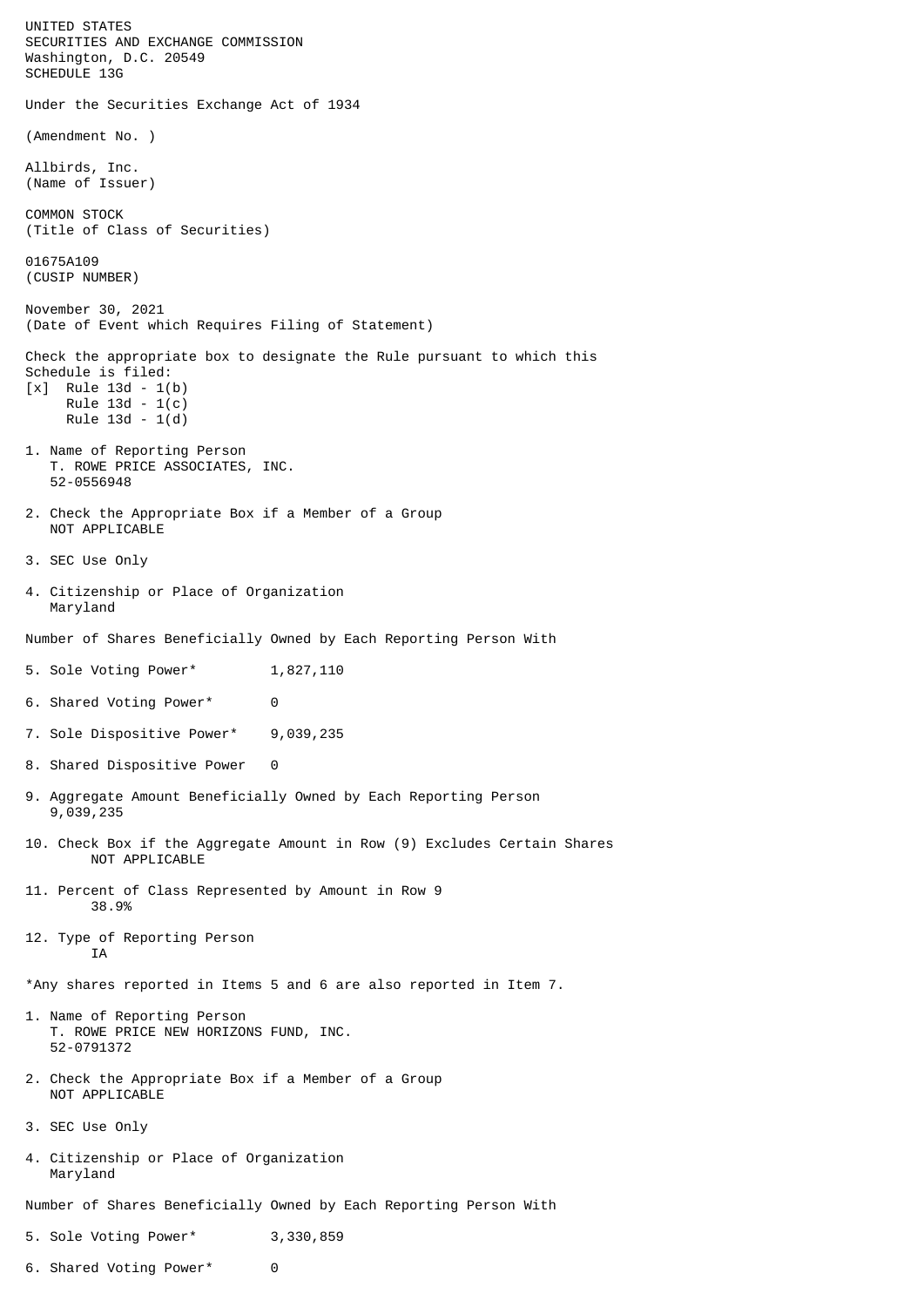- 7. Sole Dispositive Power\* 0
- 8. Shared Dispositive Power 0
- 9. Aggregate Amount Beneficially Owned by Each Reporting Person 3,330,859
- 10. Check Box if the Aggregate Amount in Row (9) Excludes Certain Shares NOT APPLICABLE
- 11. Percent of Class Represented by Amount in Row 9 14.3%
- 12. Type of Reporting Person T<sub>V</sub>
- \*Any shares reported in Items 5 and 6 are also reported in Item 7. 1. Name of Reporting Person T. ROWE PRICE SMALL-CAP STOCK FUND, INC. 23-1622210
- 2. Check the Appropriate Box if a Member of a Group NOT APPLICABLE
- 3. SEC Use Only
- 4. Citizenship or Place of Organization Maryland

Number of Shares Beneficially Owned by Each Reporting Person With

- 5. Sole Voting Power\* 1,249,476
- 6. Shared Voting Power\* 0
- 7. Sole Dispositive Power\* 0
- 8. Shared Dispositive Power 0
- 9. Aggregate Amount Beneficially Owned by Each Reporting Person 1,249,476
- 10. Check Box if the Aggregate Amount in Row (9) Excludes Certain Shares NOT APPLICABLE
- 11. Percent of Class Represented by Amount in Row 9 5.3%
- 12. Type of Reporting Person IV
- \*Any shares reported in Items 5 and 6 are also reported in Item 7. 1. Name of Reporting Person T. ROWE PRICE SMALL-CAP VALUE FUND, INC. 52-1575325
- 2. Check the Appropriate Box if a Member of a Group NOT APPLICABLE
- 3. SEC Use Only
- 4. Citizenship or Place of Organization Maryland
- Number of Shares Beneficially Owned by Each Reporting Person With
- 5. Sole Voting Power\* 1,932,445
- 6. Shared Voting Power\* 0
- 7. Sole Dispositive Power\* 0
- 8. Shared Dispositive Power 0
- 9. Aggregate Amount Beneficially Owned by Each Reporting Person 1,932,445
- 10. Check Box if the Aggregate Amount in Row (9) Excludes Certain Shares NOT APPLICABLE
- 11. Percent of Class Represented by Amount in Row 9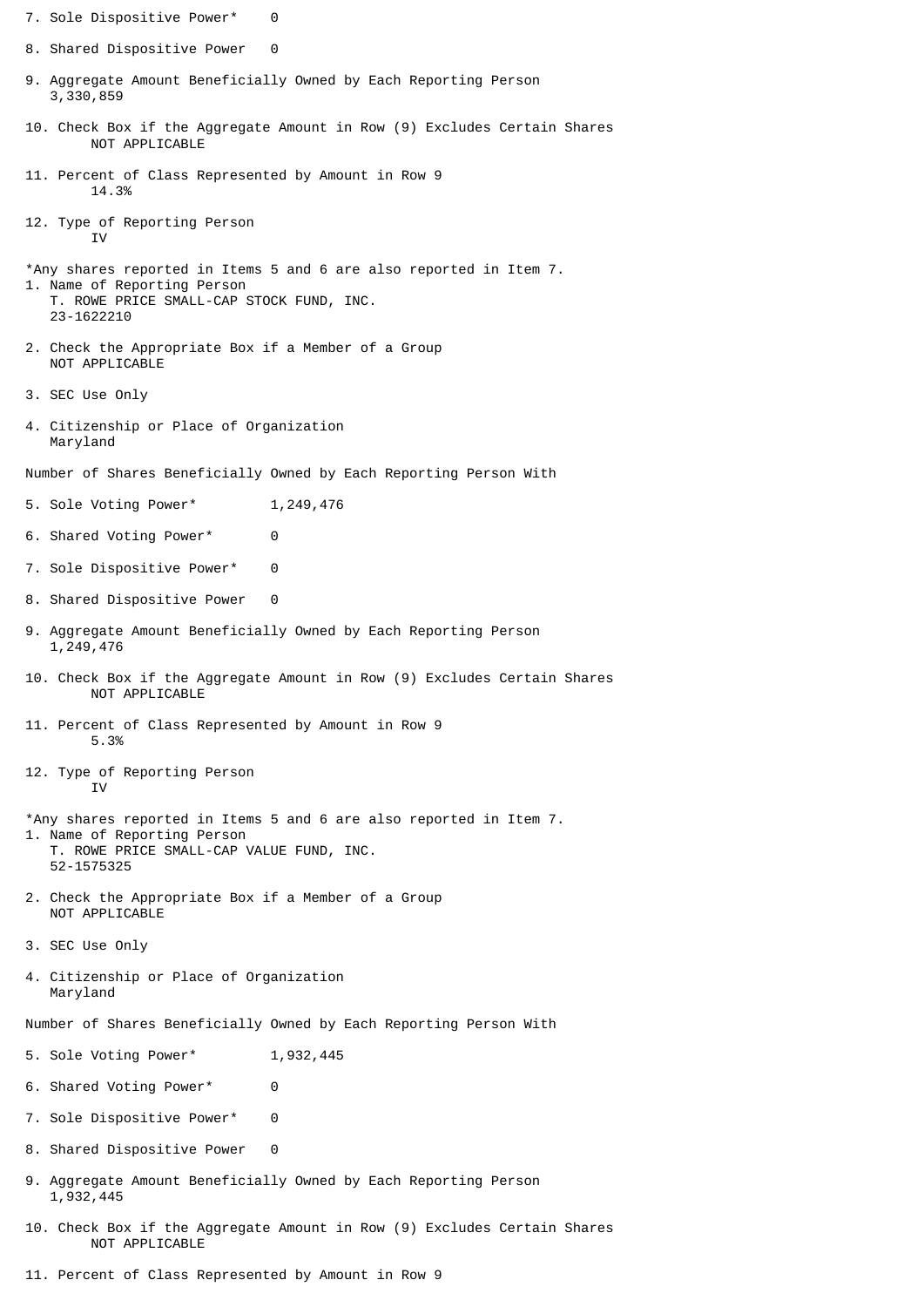8.3%

12. Type of Reporting Person T<sub>V</sub> \*Any shares reported in Items 5 and 6 are also reported in Item 7. Item 1(a) Name of Issuer: Allbirds, Inc. Item 1(b) Address of Issuer's Principal Executive Offices: 730 MONTGOMERY STREET, SAN FRANCISCO, CA 94111 Item 2(a) Name of Person(s) Filing: (1) T. ROWE PRICE ASSOCIATES, INC. ("Price Associates") (2) T. ROWE PRICE NEW HORIZONS FUND, INC. (3) T. ROWE PRICE SMALL-CAP STOCK FUND, INC. (4) T. ROWE PRICE SMALL-CAP VALUE FUND, INC. X Attached as Exhibit A is a copy of an agreement between the Persons Filing (as specified hereinabove) that this Schedule 13G is being filed on behalf of each of them. Item 2(b) Address of Principal Business Office: 100 E. Pratt Street, Baltimore, MD 21202 Item 2(c) Citizenship or Place of Organization: (1) Maryland (2) Maryland (3) Maryland (4) Maryland Item 2(d) Title of Class of Securities: COMMON STOCK Item 2(e) Cusip Number: 01675A109 Item 3: The person filing this Schedule 13G is an: X Investment Adviser registered under Section 203 of the Investment Advisers Act of 1940 X Investment Company registered under Section 8 of the Investment Company Act of 1940 X Investment Company registered under Section 8 of the Investment Company Act of 1940 X Investment Company registered under Section 8 of the Investment Company Act of 1940 Item 4: Reference is made to Items 5-11 on the preceding pages of this Schedule 13G. Item 5: Ownership of Five Percent or Less of a Class Not Applicable Item 6: Ownership of More than Five Percent on Behalf of Another Person (1) Price Associates does not serve as custodian of the assets of any of its clients; accordingly, in each instance only the client or the client's custodian or trustee bank has the right to receive dividends paid with respect to, and proceeds from the sale of, such securities. The ultimate power to direct the receipt of dividends paid with respect to, and the proceeds from the sale of, such securities, is vested in the individual and institutional clients which Price Associates serves as investment adviser. Any and all discretionary authority which has been delegated to Price Associates may be revoked in whole or in part at any time. Except as may be indicated if this is a joint filing with one of the registered investment companies sponsored by Price Associates which it also serves as investment adviser ("T. Rowe Price Funds"), not more than 5% of the class of such securities is owned by any one client subject to the investment advice of Price Associates. (2) With respect to securities owned by any one of the T. Rowe Price Funds, only the custodian for each of such Funds, has the right to receive dividends paid with respect to, and proceeds from the sale of,

Item 7: Identification and Classification of the Subsidiary Which Acquired the

in any dividends and distributions so paid.

 such securities. No other person is known to have such right, except that the shareholders of each such Fund participate proportionately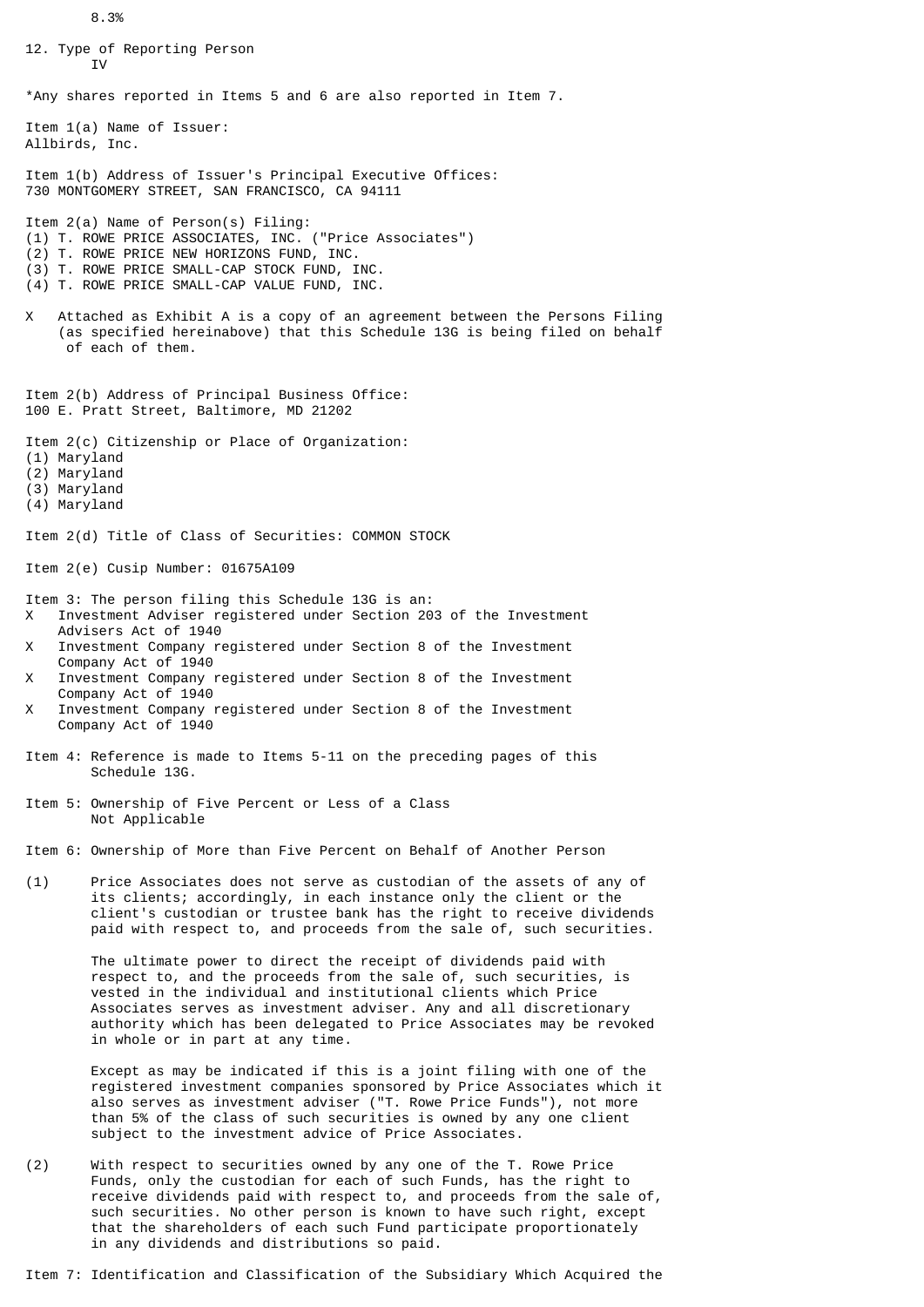Security Being Reported on By the Parent Holding Company. Not Applicable

- Item 8: Identification and Classification of Members of the Group Not Applicable
- Item 9: Notice of Dissolution of Group Not Applicable

Item 10: Certification

 By signing below I certify that, to the best of my knowledge and belief, the securities referred to above were acquired in the ordinary course of business and were not acquired and are not held for the purpose of or with the effect of changing or influencing the control of the issuer of the securities and were not acquired and are not held in connection with or as a participant in any transaction having that purpose or effect. T. Rowe Price Associates, Inc. hereby declares and affirms that the filing of Schedule 13G shall not be construed as an admission that Price Associates is the beneficial owner of the securities referred to, which beneficial ownership is expressly denied.

Signature.

 After reasonable inquiry and to the best of my knowledge and belief, I certify that the information set forth in this statement is true, complete and correct.

T. ROWE PRICE ASSOCIATES, INC. Date: December 10, 2021 Signature: /s/ David Oestreicher Name & Title: David Oestreicher, Executive Vice President

T. ROWE PRICE NEW HORIZONS FUND, INC. Date: December 10, 2021 Signature: /s/ David Oestreicher Name & Title: David Oestreicher, Executive Vice President

T. ROWE PRICE SMALL-CAP STOCK FUND, INC. Date: December 10, 2021 Signature: /s/ David Oestreicher Name & Title: David Oestreicher, Executive Vice President

T. ROWE PRICE SMALL-CAP VALUE FUND, INC. Date: December 10, 2021 Signature: /s/ David Oestreicher Name & Title: David Oestreicher, Executive Vice President

11/30/2021

EXHIBIT A AGREEMENT JOINT FILING OF SCHEDULE 13G

Price Associates, Inc. (an investment adviser registered under the Investment Advisers Act of 1940), and T. ROWE PRICE NEW HORIZONS FUND, INC., T. ROWE PRICE SMALL-CAP STOCK FUND, INC., T. ROWE PRICE SMALL-CAP VALUE FUND, INC., all of which are Maryland corporations, hereby agree to file jointly the statement on Schedule 13G to which this Agreement is attached, and any amendments thereto which may be deemed necessary, pursuant to Regulation 13D-G under the Securities Exchange Act of 1934.

It is understood and agreed that each of the parties hereto is responsible for the timely filing of such statement and any amendments thereto, and for the completeness and accuracy of the information concerning such party contained therein, but such party is not responsible for the completeness or accuracy of information concerning the other party unless such party knows or has reason to believe that such information is inaccurate.

It is understood and agreed that a copy of this Agreement shall be attached as an exhibit to the statement on Schedule 13G, and any amendments hereto, filed on behalf of each of the parties hereto.